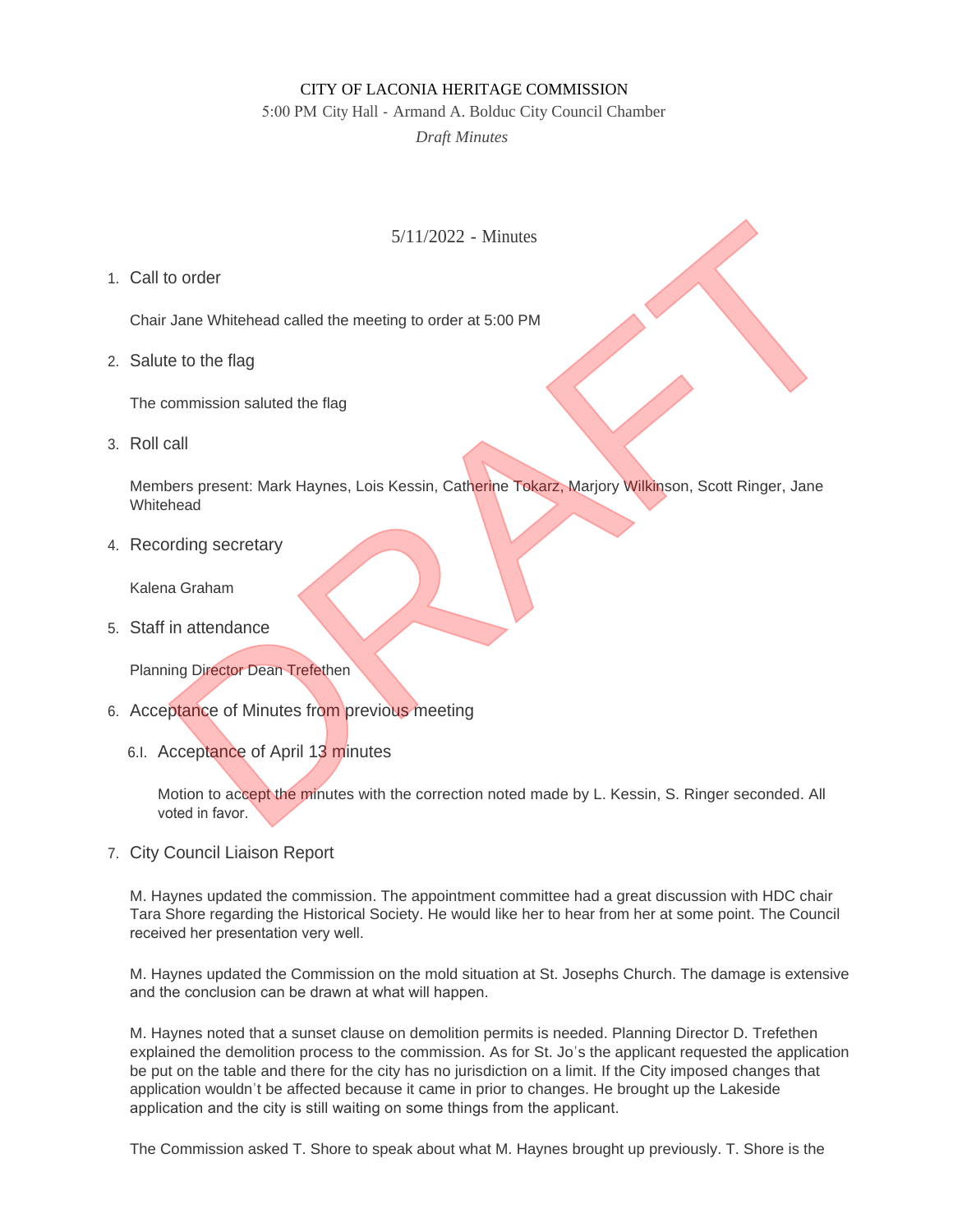president of the Historical Society and Chair of the HDC. The Historical Society is in process of a huge project for the Laconia County Club's 100 year in business. The Historical Society is looking into another building to have better space for a museum. The goal is to connect with Lakeport and Winnipesaukee. Her take on St. Jo's is that the church is holding the building hostage until it falls to the ground. Money has been offered to fix the mold issue.

Planning Board update 8.

Planning Director D. Trefethen mentioned a few months ago the Commission signed off on a demolition permit for 59 Clinton and the applicant has since been to the ZBA and Planning board for an artist/craftsman studio. This is in support of the opera house and local groups that might need the space.

9. New business

The commission welcomed new full member Marjory Wilkinson. She discussed her background.

9.I. Presentation of Laconia Property Enhancement & Preservation Award to Clare and Michael Persson at 43 McGrath Street

C. Tokarz presented the award to Mike and Clair Persson. The Persson's told the background of the house and that they are the third owners since built in 1887.

The Commission is looking to give awards twice a year in hopes to spur more interesting in the existing historical homes.

9.II. Discussion of guidelines for design of Heritage Commission logo

The commission is looking to have a public contest, city wide and looking for suggestion on guidelines to follow. T. Shore gave examples of what the Historical Society did for their logo and suggested getting a hold of the person that runs the sled dog races as they do something similar every year. C. Tokarz asked the Commission email her suggestions. ning Director D. Trefethen mentioned a few months ago the Commission signal off on a demolition<br>tror 59 Clinton and the applicant has since been to the ZBA and Planning board for an<br>Identify the resonant office opera house

9.III. Possible meeting of Lakes Region Heritage Commissions, Saturday May 21

Chair J. Whitehead noted that there has been no response from other regions on where the meeting should be. The meetings are informational for the Commissions to discuss specific issues and solutions. There were a few suggestions that J. Whitehead will look into.

- 10. Old business
	- 10.I. 171 Gold Street

Chair J. Whitehead mentioned the tour on Friday went well. She feels however the building is inhabitable, it does have historical importance. She offered an idea: to look at the building as an archeological site. The various layers could be stripped away and date those strata. As they are dated, they can be connected to the history of Lakeport. There are people that do this kind of work and name Peter Brunette as one. The structure housed the first settlers in Lakeport and was the first in the area. She would like the DHR filled out and submitted for the property. S. Ringer asked for a vote to determine whether the commission wants to do that. S. Ringer feels the structure is not of significance and is unsafe. He sees value in what the chair is saying but there is a cost and potential safety hazards involved. L. Kessin asked where the money would come from. Chair J. Whitehead would like to consult the people that do this professionally. She feels it would be valuable to fill out the application for DOE registry just to find out the eligibility value of preserving the history. S. Ringer noted that the demo permit is asking to start June 1-15. Chair J. Whitehead asked what the hurry is to tear the building down.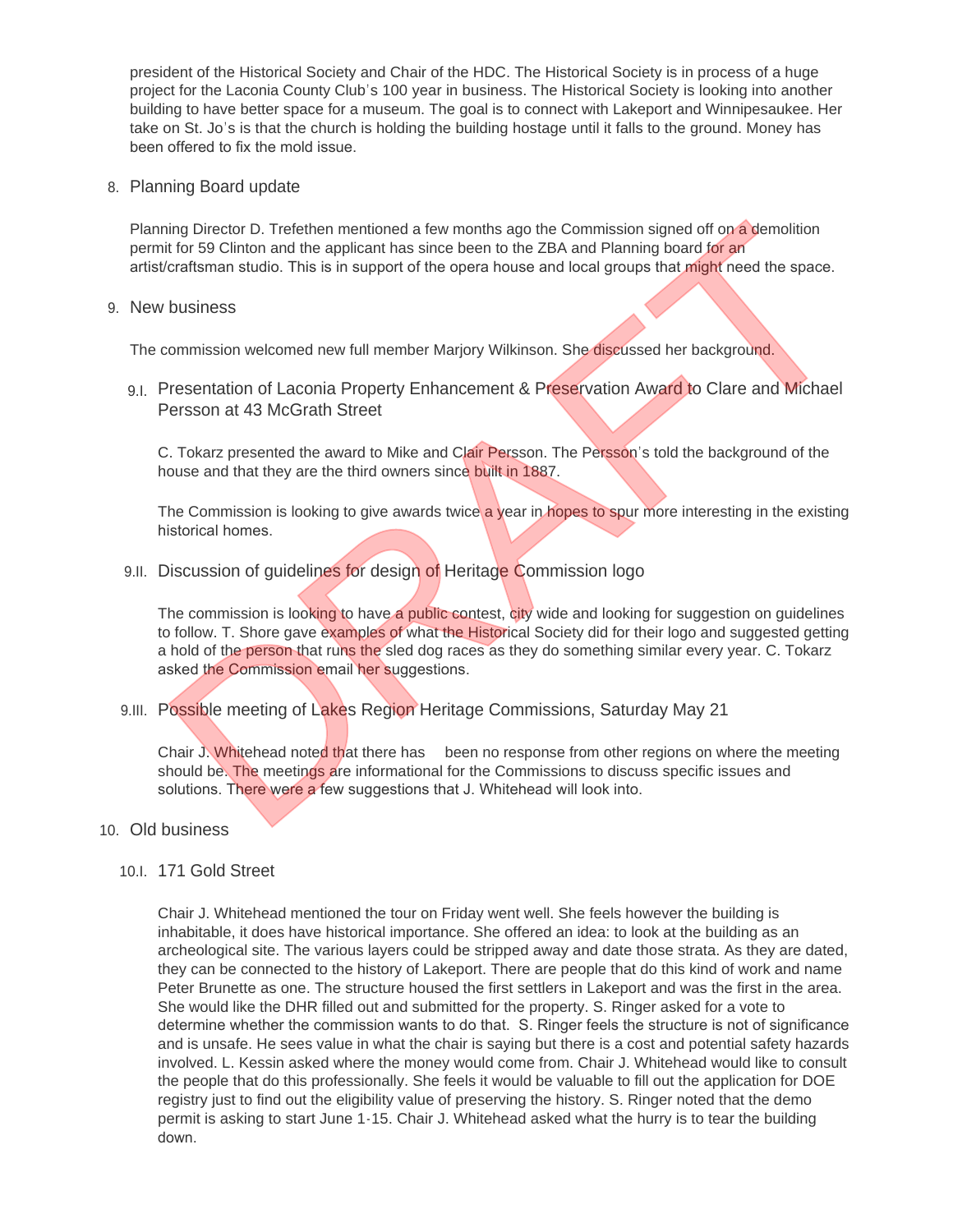Atty Shawna Bentley asked if this was the public comment section of the agenda then addressed the Commission. She noted that most construction work starts in the spring and this is a common time of year. Chair J. Whitehead asked if the demolition could be done in chronological phases and have the building studied. She feels it has historical importance. Atty S. Bentley asked if there is a particular authority for that requirement and was told it would go through the Division of Historical Resource where an inventory form is filled out. Atty S. Bentley asked if that would be after the commission decided the building is of significance and was told yes. The current inventory form for Laconia lists the property as the Folsom/Bachelor House and is not eligible, more information needed. So Chair J. Whitehead noted that we need to provide them with more information. Planning Director D. Trefethen asked if it was the Chair's suggestion to apply without the property owner permission or cooperation and was told they would ask for the permission and hope they would have cooperation. S. Ringer asked other than the age of the house what Chair J. Whitehead found historically significant as he didn't see anything architecturally. Chair J. Whitehead thinks if you went down to the joists and rafters, something would be found. Chair J. Whitehead stated the history of the structure is what is important. She read sections from Lakeport's Ancient Homes 1917 from John Aldrich. Atty S. Bentley asked if the reading from the book was noticed. There was some confusion on the question. S. Ringer asked if the commission request to move forward with the application, what is the process and how long does it take and Chair J. Whitehead stated it should be filled out as soon as possible as there are meetings every two weeks. She noted that they may need Mae Williams to help with that and information that the property owner will need to provide as well. S. Ringer asked again for a motion to go forward to determine if the structure is historically significant. hat we need to provide them with more information. Planning Director D. Trefethen asked if it was the property own of the property owner permission or cooperation and was to the ty why the property owner permission or coop

T. Shore noted she has photos and noted the original families and their importance to the city. There have definitely been additions to structure over the years. Atty, S. Bentley asked on behalf of the owner she submit that the commission's inquiries limit to the present structure. Considering the architectural details and that should be a consideration of the present structure of the building as it appears. Whether maintaining as is will be a benefit to the community. Chair J. Whitehead said that's not the issue, it's a historic structure and the importance of it is not in it's present condition but in it's history.

T. Shore asked Atty S. Bentley if something is being put in the place of the structure after demo and was told that is not in the scope of the current hearing. The commission is only looking at whether the building has significance. T. Shore gave a brief history of the building. She noted there are two sides of preservation: pure preservation and adaptive use preservation and went over the details of each. She asked if the structure can't be saved, to figure out a way on how the history and importance can be brought to light in a way to be place on the property. She commended the property on the work he has already done in the Lakeport area. Collaborative discussion is needed to continue to grow.

Planning Director D. Trefethen understanding what the Chair wants accomplished, he mentioned the first step is for the commission to determine ie take a vote that the structure is considered a significant building according to the criteria in the ordinance. If it is voted significant then the a public hearing will need to be scheduled at the next meeting and in the meantime you can start doing the negotiations that has been discussed with the applicant. The other option, if the structure is not deemed significant, then the demolition permit is approved and signed and no further action is needed by the commission. In order to do what the Commission is talking about, it will take time and effort on a number of people's parts and the building will need to be declared significant. So the rest of the steps can be legally executed. S. Ringer asked if there is enough in the criteria to deem the structure and not the people. There was concern about who it paying for the work to be done. also had concern about who will pay for all this extra work requested by the chair.

Atty S. Bentley noted that the commission is looking to make a vote. The consideration is of the structure as it stands. The architecture that you can see as it stands. She read the criteria as stated in the ordinance. It is her understanding that the structure has been modified and is not unique or have any architectural interest nor has she heard of any events involving the structure. It sounds like the commission's main concern is to acknowledge the history of the first white settlers that lived there. She also hasn't heard that an event happened on the property only an important person of the community lived in the building. It sounds to her the main concern is that the commission wants to acknowledge the history that took place on that site. She feels that could be separated from the structure itself and that it should be. She noted that it sounds like there have been discussions outside the commission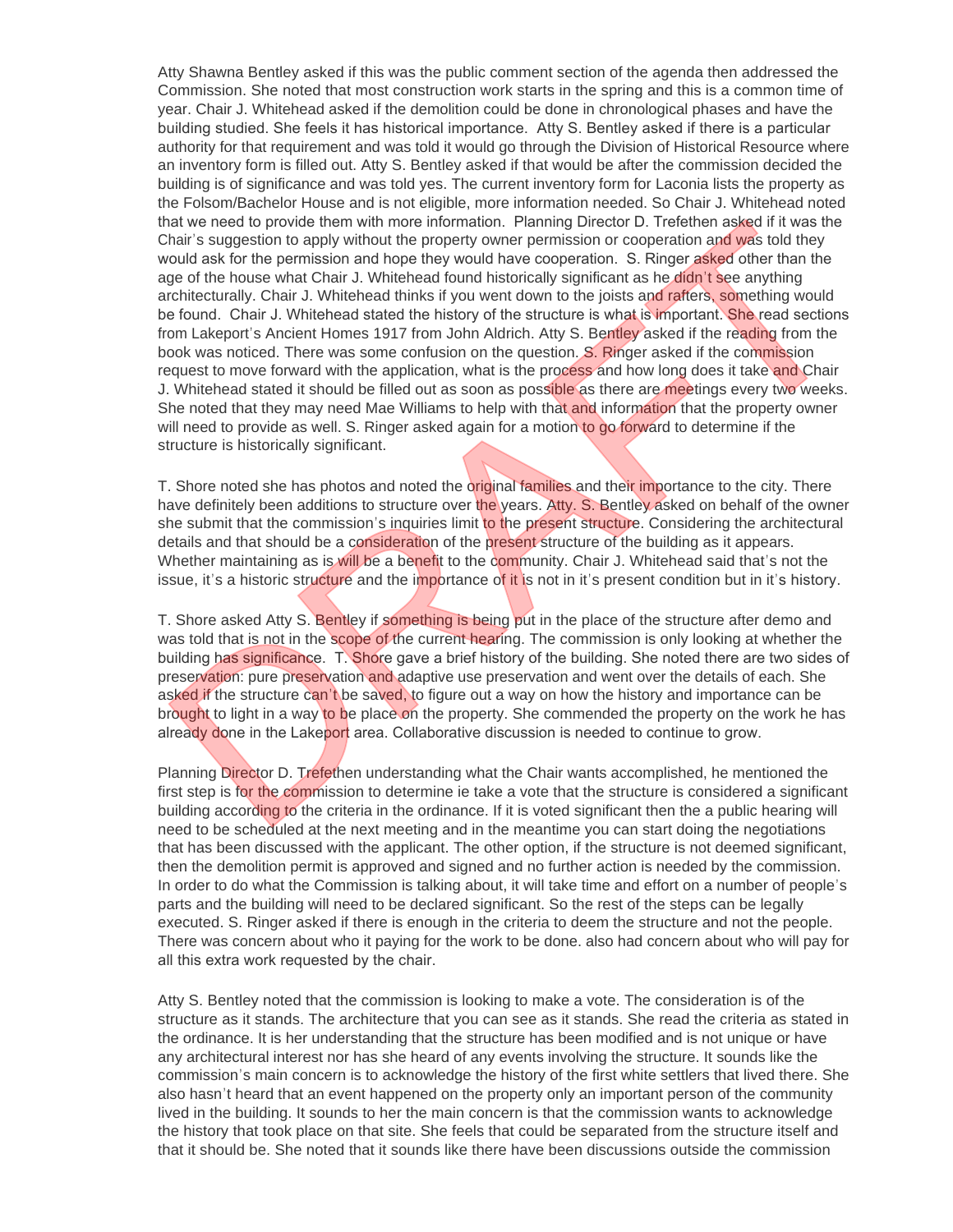meeting with involved with one that is in active litigation with the property owner. She noted that there is an assumption being made on what could be found and not what was seen on the site visit to the property. She also feels that in the back of everyone's mind is that the owner has deep pockets and actions are assumed on what the owner might be able to afford when it should be the structure itself being looked at and whether it's significant enough to interfere with a private owner's right to demolish. There are health risks on the people that would be working on the structure if it was reconstructed. Chair J. Whitehead noted that the point of archeology is to dig back and learn the past in things and places and create the connection.

S. Ringer doesn't feel the property falls under the criteria in the ordinance to deem the structure significant. He mentioned they should vote on whether the structure is significant or not.

Motion to vote to put 171 Gold Street on the Division of Historic Resources made by S. Ringer. Atty S. Bentley asked if the commission should vote whether or not the structure is historically significant or not first. L. Kessin wondered if the motion should be to accept the demolition permit. There was discussion on what motion to be made. S. Ringer doesn't feel the property falls under the criteria in the ordinance to deem the structure ignificant. He mentioned they should vote on whether the structure is significant of not.<br>
Motion to vote to put 171 Gold

Planning Director D. Trefethen reiterated the motions and clarified the voting process.

From M. Haynes perspective he thinks the structure was significant because of the people that lived there. Had the structure been maintained and kept throughout the years it may have been significant. Chair J. Whitehead said it's not just the memory of the people who lived there but the structure.

Motion to determine the structure at 171 Gold Street not historically significant made by S. Ringer, L. Kessin seconded. The motion passed 4-1, M. Haynes, L. Kessin, M. Wilkinson, S. Ringer for: J. Whitehead oppose.

Motion to approve the demolition permit made by L. Kessin, S. Ringer seconded with the recommendation by M. Haynes that the owner that at some point there be some recognition of the importance of the original inhabitants of property. M. Wilkinson seconded the motion. The motion passed unanimously.

Motion to approve the demolition permit made by L. Kessin, S. Ringer. The motion passed 4-1, M. Haynes, L. Kessin, M. Wilkinson, S. Ringer for: J. Whitehead oppose.

## 11. Public comment

## 12. Other business

C. Tokarz updated the commission on Pumpkinfest on Oct 29. They are looking for volunteers and contact the Chamber of Commerce if interested.

 C. Tokarz called BPS for a seismic report for the Lakeport Church. When asked why she wasn't sure what to say. She asked the commission. Planning Director D. Trefethen feels the church should ask for the report and not the commission.

C. Tokarz noted she has a call into the owner at 728 Union.

C. Tokarz asked about forming a subcommittee to identity historically significant homes in the Lakeport area. M. Wilkinson and C. Tokarz volunteered for the subcommittee.

The commission would like the demolition application have more documentation.

13. Adjournment

Motion to adjourn the meeting made by M. Wilkinson, S. Ringer seconded. The meeting adjourned at 6:38